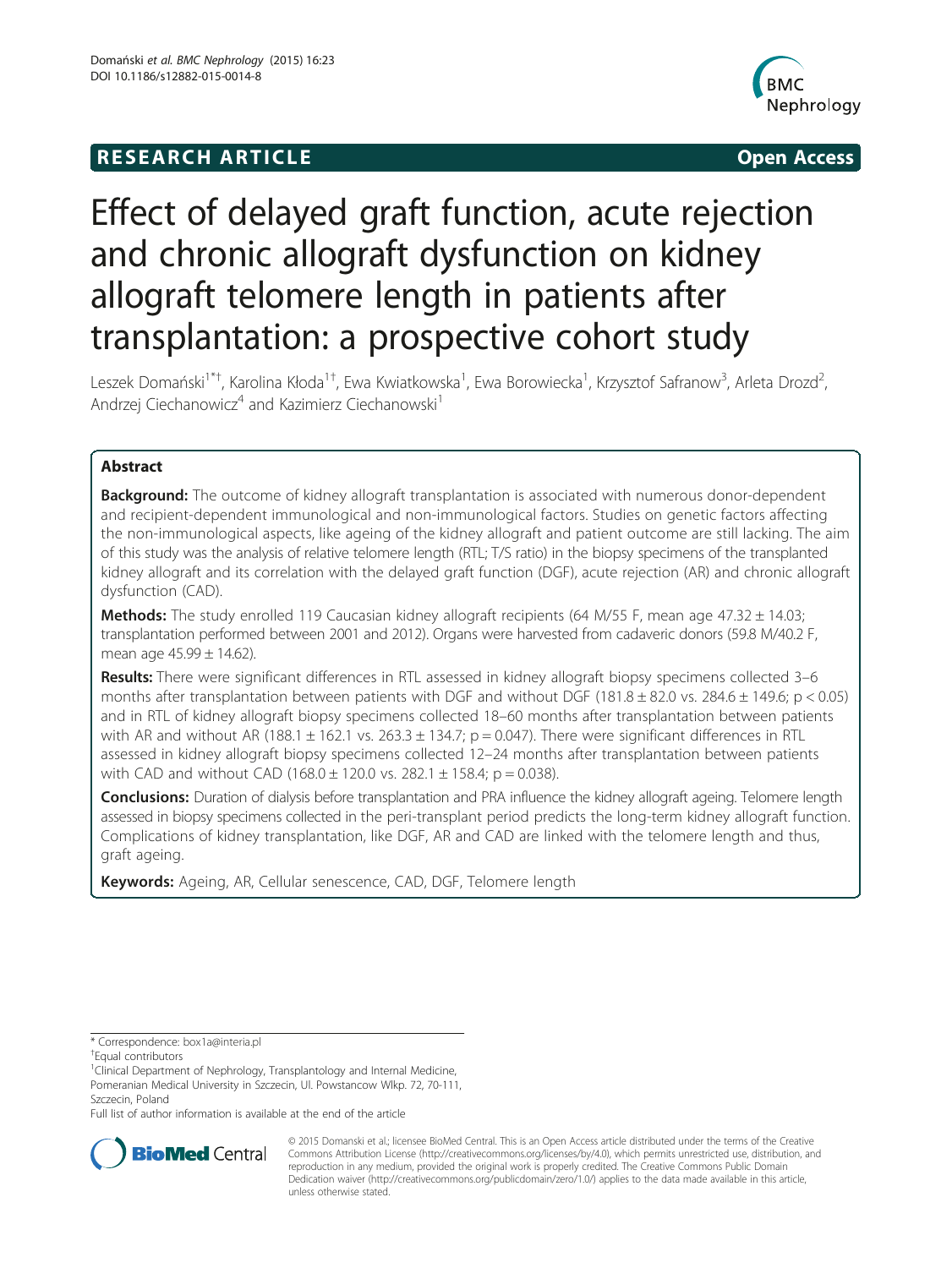# Background

The outcome of kidney allograft transplantation is associated with numerous donor-dependent and recipientdependent immunological and non-immunological factors [[1-3\]](#page-5-0). Among them, genetic factors are of great importance for restoring and maintaining kidney function and determining the possibility of acute (AR) and chronic rejection resulting in chronic allograft dysfunction (CAD) [[4-6\]](#page-5-0). A series of reports regarding polymorphisms of genes implicated in the immune response after transplantation have been published [\[7](#page-5-0)-[9\]](#page-5-0). However, studies on genetic factors affecting the non-immunological aspects, like ageing of the kidney allograft and patient outcomes are still lacking. Hence, there is growing interest in cellular senescence and an increasing number of attempts to associate telomere length of the transplanted organ cells with its survival [\[10\]](#page-5-0).

Telomeres are located at the ends of eukaryotic chromosomes and their functional role is protection against the degradation of chromosomes and the maintenance of genome integrity and stability. They are comprised of tandem nucleotides repeats (TTAGGG) [[11](#page-5-0)]. The protective activity of the telomeres depends on many factors – proteins linked with their function (TNF receptor associated factor 1 and 2 – TRAF1, TRAF2, Ku86), the level of telomerase activity and the telomere length itself. Telomere shortening of about 50–200 bp occurs with each cell division in the absence of active forms of telomerase. When the critical telomere length is reached, the cell starts the process of apoptosis. If the cell has the ability to regenerate the telomeres, it becomes immortal and divides without control. Another possibility is that after using the replication potential, the cell may also stay in the G1 phase not responding to external stimuli, yet retaining metabolic activity and contributing to the formation of inflammatory process [[12](#page-5-0)].

The association between many types of cancer and non-cancer diseases (arterial hypertension, cardiovascular disease) and telomere length, as well as telomerase activity, has been confirmed [[13-](#page-5-0)[15\]](#page-6-0). Telomere length was also correlated with the deterioration of kidney function and ageing of the kidney. Moreover, differences in telomere length between the renal medulla and the cortex were observed [[16,17](#page-6-0)]. It is considered that chronic rejection of a kidney allograft may be associated with the increased ageing of the transplanted organ. A significant loss of telomere length, not related to cell division, has been observed before the kidney rejection process [[18\]](#page-6-0). Therefore, the aim of this study was analysis of the relative telomere length (RTL; T/S ratio) in biopsy specimens of the transplanted kidney allograft and its correlation with delayed graft function (DGF), AR and CAD.

# **Methods**

Design: Prospective cohort study.

Setting: Clinical Department of Nephrology, Transplantology and Internal Medicine and Transplant Outpatient Clinic

# **Participants**

The study enrolled 119 Caucasian kidney allograft recipients (64 M/55 F, mean age  $47.32 \pm 14.03$ ; transplantation performed between 2001 and 2012). Organs were harvested from cadaveric donors (59.8 M/40.2 F, mean age  $45.99 \pm 14.62$ ). The population of recipients was dived into subgroup A – up to 2 years after transplantation  $(n = 70)$ , and subgroup  $B$  – more than 2 years after transplantation  $(n = 49)$ . The division was necessary to set the inclusion criteria. Subgroup A included first renal allograft recipients recruited consecutively immediately after transplantation and after giving their consent to participate in the study, while subgroup B included the first renal allograft recipients with a functioning organ, recruited from the Transplant Outpatient Clinic that delivers ongoing care for kidney transplant recipients following discharge, after giving their consent to participate in the study. Exclusion criteria were: more than 1 renal transplantation, lack of consent, or organ loss/return to dialysis. Kidney allograft recipients' detailed characteristics are presented in Table 1. The main causes of impaired kidney function before transplantation were glomerulonephritis, type 1 and 2 diabetes (T1DM and T2DM), arterial hypertension and autosomal dominant polycystic kidney disease (ADPKD). Arterial hypertension, post-transplant diabetes (PTDM) and atherosclerosis were the main comorbid conditions.

The following parameters were recorded: the recipient and donor ages and gender, recipient's body mass index

|  | Table 1 Clinical characteristics of the study group |  |  |  |
|--|-----------------------------------------------------|--|--|--|
|--|-----------------------------------------------------|--|--|--|

|                                   | Recipients (n) | Mean $\pm$ SD or % |
|-----------------------------------|----------------|--------------------|
| Mean age [years]                  | 119            | $47.32 \pm 14.03$  |
| Sex                               | 119            | 53.8 M%            |
| BMI $[kq/m2]$                     | 67             | $25.75 \pm 4.50$   |
| AH                                | 115            | 79.13%             |
| HD before Tx                      | 84             | 78.6 %             |
| Preemptive Tx                     | 84             | 4.76%              |
| Mean time of D before Tx Imonthsl | 80             | $28.02 \pm 19.65$  |
| CIT [hours]                       | 93             | $17.7 \pm 6.65$    |
| DGF frequency                     | 119            | 30.25%             |
| AR frequency                      | 119            | 28.57%             |
| CAD frequency                     | 119            | 14.29%             |
| Mortality                         | 119            | 2.52%              |

SD – standard deviation, M- males, AH – arterial hypertension, HD - hemodialysis, Tx – transplantation, D – dialysis, CIT – cold ischemia time, DGF – delayed graft function, AR – acute rejection, CAD – chronic allograft dysfunction.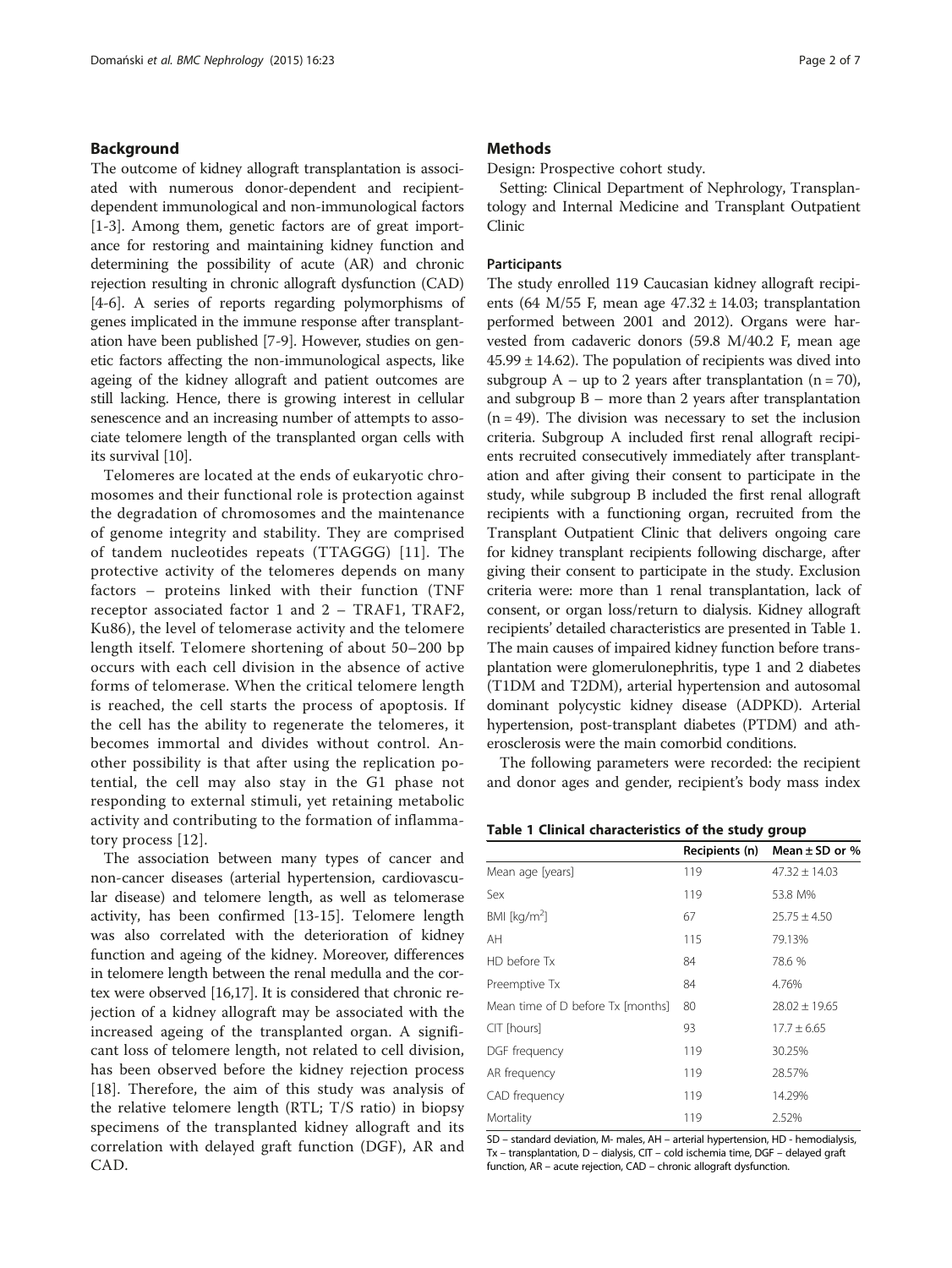(BMI), the type of dialysis treatment and its duration before transplantation, cause of impaired kidney function, residual diuresis, panel reactive antibodies (PRA), cold ischaemia time (CIT), date of the transplantation, comorbid conditions, occurrence and type of infection after transplantation. The frequencies of DGF, AR and CAD were observed. The diagnosis of DGF was determined as the need for dialysis during the first 7 days after transplantation. Identification of AR was confirmed clinically (pain and/or swelling of the kidney graft, body temperature ≥38°C, elevated serum creatinine ≥25% in the absence of other pathology including infection, urinary tract obstruction, allograft artery stenosis, or cyclosporine and tacrolimus toxicity), and by biopsy review. The diagnosis of CAD was based on functional and morphological (biopsy confirmed) deterioration of a renal allograft at least 3–6 months after transplantation. Blood samples were collected for creatinine concentration evaluation during the first 7 days after transplantation, and 1, 3, 6, 12, 18, 24, 30, 36, 48 and 60 months after kidney transplantation. Creatinine concentration assessment was performed using a colorimetric method. Biopsy specimens were collected for analysis of the RTL and renal pathologist review (Banff working classification criteria were used) in the peri-transplant period (biopsy '0'), 3, 6, 12, 18, 24, 36, 48 and 60 months after transplantation and in the case of deteriorating renal transplant function. All patients received standard immunosuppressive protocol with triple drug therapy including calcineurin inhibitor (tacrolimus), mycophenolate mofetil or mycophenolate sodium, and steroids. Some individuals in subgroup B received cyclosporine, azathioprine and steroids after transplantation, but were then converted to tacrolimus and mycophenolate mofetil at least 6 years prior to the study. If necessary, the immunosuppressive protocol was modified. Informed consent was obtained from all patients. The local ethics committee of the Pomeranian Medical University in Szczecin, Poland, approved protocol of the study.

#### Relative telomere length analysis

DNA was extracted using a mini column-based DNA isolation kit (A&A Biotechnology, Gdynia, Poland) and stored at −20°C. A high concentration genomic DNA sample was prepared in decimal concentrations to cover all possible measurements. According to standard procedure, telomere length was assessed using two pairs of primers, i.e. telomere-specific and a single copy genespecific (albumin). The design of primers specific to a difficult sequence of telomeres is challenging and there are already numerous protocols for this application [\[19,20](#page-6-0)]. We used the primers that had already been shown to work specifically [[19](#page-6-0)], as we found them to be the most optimal of all of the primers tested in the context of specificity and to result in no primer-dimer or non-specific products.

The PCR conditions used to amplify the telomere fragment were as follows: Initial denaturation and polymerase activation (hot start) was performed in 95°C for 10 min followed by two cycles of 94°C/15 s and 49°C/15 s without fluorescence acquisition. The signal was detected during another 40 cycles i.e. 94°C/10 s, 66°C/10 s and 72°C/10 s. Melting analysis (65-95°C range, 0.2°C resolution) at the end of the reaction was performed to verify the specificity of the product and indicated  $Tm = 81.7$ . The efficiency of the reaction was no lower than 97.8%. Importantly, this result was repeatable for all of the samples that were analysed (in serial dilutions). After the optimisation of primer concentration, which was estimated to be 0.5 μM, we selected the optimal magnesium chloride concentration of 2.5 mM. Similarly, reaction conditions used to identify the optimal annealing temperature, magnesium chloride and primer concentrations for albumin were as follows: denaturation 95°C /10 min – hot start; followed by 45 cycles 94°C/10 s, 61°C/10 s and 72/10 s. The Tm of the product (analysis performed as above) was 80.7 and the efficiency was 99.6%. The concentration of primers was 0.5 μM and magnesium chloride 2.5 mM. The telomere length was assessed using a qPCR system (Roche, LC 2.0) and SybrGreen kit (Roche, Manheim, Germany).

# Statistical analysis

Since distributions of most quantitative variables were significantly different from normal distribution ( $p < 0.05$ , Shapiro-Wilk test), we used non-parametric tests. Spearman's rank correlation coefficient was used to analyse correlations between variables and the Mann–Whitney U test was used to compare values between groups. General linear model (GLM) was used for multivariate linear regression analysis with logarithmically transformed RTL as dependent variable. Associations with a p-value <0.05 were considered statistically significant. Calculations were performed with Statistica 10 software.

# Results

Since, the sub-group B patients were recruited 2 years and later after transplantation, the 0–3 and 3–6 months time ranges regard sub-group A individuals only. Among the individuals with DGF, AR was observed in 9 and CAD in 6 patients. The number of 25 subjects without DGF underwent AR and 11 developed CAD in later time period. The analysis of RTL in kidney allograft biopsy specimens and different variables like recipients' and donors' age, duration of dialysis before transplantation, PRA and creatinine concentration revealed significant, positive and negative correlations, which are presented in detail in Table [2](#page-3-0). There was a significant positive association between the age of recipients and RTL in biopsies performed 6 months after transplantation ( $p = 0.049$ ). A significant negative association between the age of donors and RTL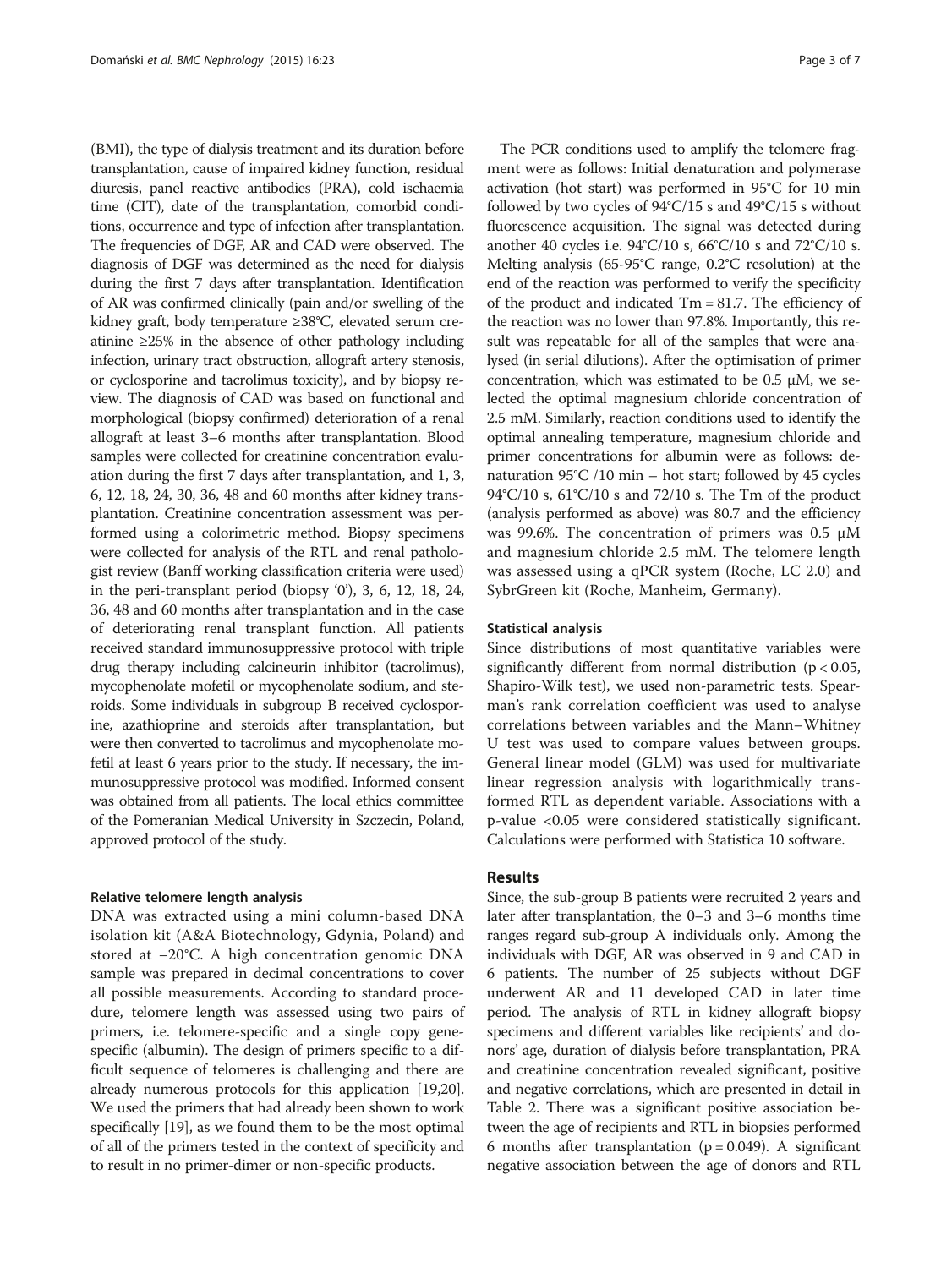<span id="page-3-0"></span>Table 2 Overview of the statistically significant correlations between different variables and relative telomere biopsy specimens length

| Correlation of the relative<br>telomere biopsy length | N | <b>Rs</b>         | p value |
|-------------------------------------------------------|---|-------------------|---------|
| Recipients' age & RTL 6 months                        |   | $12 + 0.58$ 0.049 |         |
| Donors' age & RTL 12-24 months                        |   | 43 $-0.36$ 0.017  |         |
| Donors' age & RTL 12-60 months                        |   | $53 - 0.28$       | 0.045   |
| Duration of dialysis before Tx & RTL 24 months        |   | $9 -0.74$ 0.024   |         |
| Duration of dialysis before Tx & RTL 18-60 months     |   | $17 - 0.47$       | 0.05    |
| PRA & RTL 6 months                                    | 8 | $-0.73$ 0.04      |         |
| Creatinine 12 months & RTL 0 months                   |   | $17 - 0.60$       | 0.01    |
| Creatinine 12–18 months & RTL 0 months                |   | $17 - 0.61$       | 0.009   |
| Creatinine 18 months & RTL 0-6 months                 |   | $24 - 0.54$       | 0.006   |

RTL – relative telomere length, BMI – body mass index, Tx – transplantation, PRA – panel reactive antibodies, p value calculated for Spearman's rank correlation coefficient (Rs).

in biopsies performed 12–24 and 12–60 months after transplantation was observed ( $p = 0.017$  and  $p = 0.045$  respectively). Negative correlations between the longer dialysis duration before the transplantation and RTL in biopsy specimens collected 24 and 18–60 months after transplantation were observed ( $p = 0.024$  and  $p = 0.05$ , respectively). There was a significant negative association between PRA and RTL in biopsies performed 6 months after transplantation  $(p = 0.04)$ . There were strong associations between long-term creatinine concentrations (12, 12–18 and 18 months) and RTL in biopsy specimens collected in the short period after transplantation ( $p = 0.01$ ,  $p = 0.009$ ,  $p = 0.006$ , respectively). There were no associations between CMV infection and RTL in biopsy specimens collected at different time points after transplantation.

There were no differences in RTL assessed in biopsies performed 0–3, 12–24 and 18–60 months after transplantation between patients with DGF and without DGF. However, significant differences in RTL assessed in kidney allograft biopsy specimens collected 3–6 months after transplantation between patients with DGF and without DGF were observed (181.8 ± 82.0 vs. 284.6 ± 149.6; p < 0.05) (Table 3). There were no differences in RTL assessed in biopsies performed 0–3, 3–6 and 12–24 months after transplantation between patients with AR and without AR. However, significant differences were found in RTL assessed in kidney allograft biopsy specimens collected 18–60 months after transplantation between patients with AR and without AR  $(188.1 \pm 162.1)$ vs.  $263.3 \pm 134.7$ ; p = 0.047) (Table [4](#page-4-0)). In the case of sub-group A individuals (up to 2 years after transplantation) 3 of them did not recover the graft function after AR fully and developed CAD. There were no differences in RTL assessed in biopsies performed 0–3 and 3–6 months after transplantation between patients with CAD and without CAD. However, significant differences in RTL assessed in kidney allograft biopsy specimens collected 12–24 months after transplantation between patients with CAD and without CAD were observed  $(168.0 \pm 120.0 \text{ vs. } 282.1 \pm 158.4; \text{ p} = 0.038)$ . The RTL in specimens collected 18–60 months after transplantation was shorter in patients with CAD; however, these differences were not statistically significant (Table [5](#page-4-0)). We have found in the multivariate linear regression analysis adjusted for donor's and recipient's age (Table [6](#page-5-0)) that DGF is an independent factor associated on the border of statistical significance with shorter RTL 3–6 months after transplantation ( $p = 0.089$ ). In similar analyses we observed that AR is an independent factor significantly associated with shorter RTL 18–60 months after transplantation  $(p = 0.048)$  and CAD is an independent factor significantly associated with shorter RTL 12–60 months after transplantation ( $p = 0.02$ ).

### **Discussion**

In the present study, we found that age of the recipient is positively significantly correlated with RTL and that age of the donor, duration of the dialysis before the transplantation, PRA and long-term creatinine concentrations are negatively significantly correlated with RTL in biopsy specimens collected at different time points. Moreover, we observed a significant shortening of the telomere length in patients with DGF, AR and CAD. In the study of Oetting et al., telomere length was determined in kidney allograft recipients and their donors. Significant associations were found between log-transformed telomere length and donor age (p =  $3.8 \times 10^{-4}$ ), as well as recipient age (p =  $5.6 \times 10^{-8}$ ). No associations between log-transformed telomere length

Table 3 Mean values of the RTL in kidney allograft biopsy specimens collected from patients with DGF and without DGF

| Biopsy [months] | <b>Patients with DGF</b> |                          | <b>Patients without DGF</b> |                          | p value |
|-----------------|--------------------------|--------------------------|-----------------------------|--------------------------|---------|
|                 |                          | Relative telomere length |                             | Relative telomere length |         |
|                 | N                        | Mean $\pm$ SD            | N                           | Mean $\pm$ SD            |         |
| Biopsy 0-3      | 5                        | $234.2 \pm 108.8$        | 47                          | $787.2 + 146.0$          | 0.25    |
| Biopsy 3-6      | 9                        | $181.8 \pm 82.0$         | 30                          | $784.6 + 149.6$          | < 0.05  |
| Biopsy 12-24    |                          | $199.1 \pm 105.8$        | 34                          | $778.8 + 167.2$          | 0.18    |
| Biopsy 18-60    | 9                        | $193.1 \pm 105.3$        | 25                          | $746.4 + 161.4$          | 0.56    |

RTL – relative telomere length, DGF- delayed graft function, SD- standard deviation, p value calculated with the Mann–Whitney U test.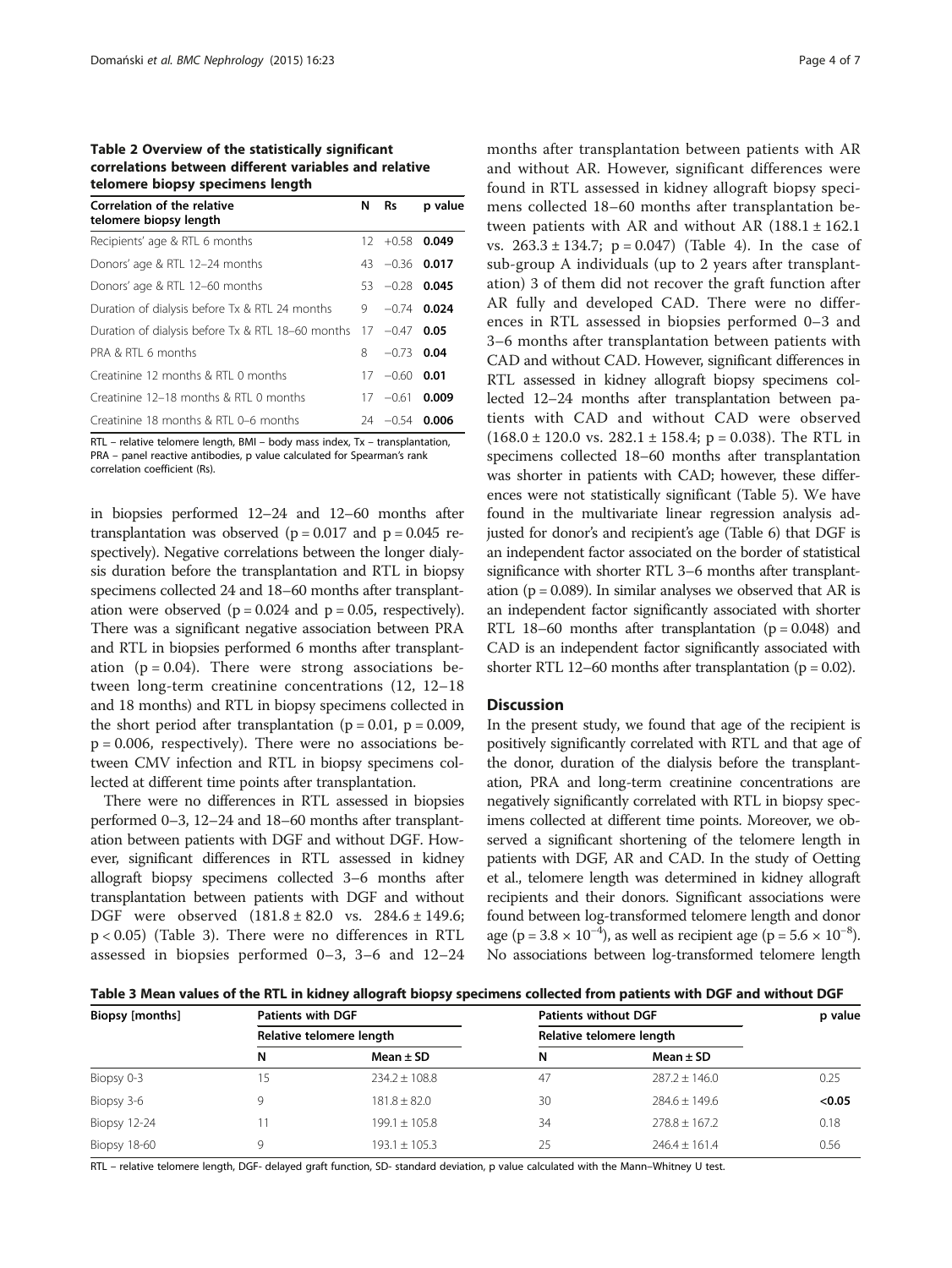| Biopsy [months]     | <b>Patients with AR</b> |                          | <b>Patients without AR</b><br>Relative telomere length |                   | p value |
|---------------------|-------------------------|--------------------------|--------------------------------------------------------|-------------------|---------|
|                     |                         | Relative telomere length |                                                        |                   |         |
|                     | N                       | Mean $\pm$ SD            | N                                                      | Mean $\pm$ SD     |         |
| Biopsy 0-3          | 10                      | $270.8 \pm 151.6$        | 52                                                     | $275.0 \pm 138.0$ | 0.99    |
| Biopsy 3-6          | 8                       | $253.2 + 184.4$          | 31                                                     | $262.9 + 133.8$   | 0.64    |
| <b>Biopsy 12-24</b> | 18                      | $241.7 \pm 163.7$        | 27                                                     | $271.1 \pm 154.7$ | 0.44    |
| Biopsy 18-60        | 14                      | $188.1 + 162.1$          | 20                                                     | $263.3 \pm 134.7$ | 0.047   |

<span id="page-4-0"></span>Table 4 Mean values of the RTL in kidney allograft biopsy specimens collected from patients with AR and without AR

RTL – relative telomere length, AR – acute rejection, SD- standard deviation, p value calculated with the Mann–Whitney U test.

and AR or CAD were found [[10\]](#page-5-0). These results are partly in agreement with our observations (age correlation); however, the associations reported by Oetting et al. for telomere length with AR and CAD are contrary to our findings. The differences in the results can be easily explained; whereas Oetting et al. analysed the telomere length in peripheral blood white blood cells, we examined the telomere length of kidney allograft biopsy specimens.

The generally observed variations in telomere length were thought to be related to longevity potential. It was confirmed that individuals who inherit longer than average telomere length tend to have increased lifespans. Because of the strong association between chronological age and telomere length, its measurement has been proposed as a marker evaluation of biological age for tissues and organs, including kidney allografts [[21](#page-6-0)-[23](#page-6-0)]. Based on an observation that chronological donor age is the most potent predictor of long-term outcome after kidney transplantation, Koppelstaetter et al. hypothesised that an estimate of telomere length and mRNA expression levels of the cell cycle inhibitors in zero hour biopsies would be of high predictive value. The authors observed a negative significant correlation between RTL and donor age. Moreover, they found that RTL was significantly negatively associated with serum creatinine concentration measured 12 months after transplantation ( $p = 0.035$ ). These observations are in strong agreement with our results. Unfortunately, Koppelstaetter et al. did not analyse the correlations between RTL and DGF, AR or CAD. They did however correlate other variables like gender, CIT, PRA and AR with creatinine concentration 12 months

after transplantation and found no significant associations [[24](#page-6-0)].

There has been a lack of studies assessing the telomere length in regard to immunological complications after kidney transplantation. A report by Joosten et al. linked the telomere shortening with CAD in rats. They found a significant reduction in telomere length in all transplants and suggested that one of the causes of telomere shortening may be ischaemia and reperfusion injury resulting in the production of reactive oxygen species. More importantly, these authors state that accelerated aging of the renal allograft is not only associated with the age of the donor or the recipient, but also with the damage to the transplanted organ directly affecting the telomere shortening [\[18,25\]](#page-6-0). We made similar observations in our study. Despite the influence of donor and recipient age on the RTL, post-transplant complications like DGF, AR and CAD significantly affected telomere shortening. Moreover, these effects were 'time-related'. The frequency of DGF, which is the result of ischaemia and reperfusion injury, was significantly associated with RTL in biopsies specimens collected 3–6 months after transplantation. We found no such association in regard to specimens collected 0–3 months after transplantation, because some of the renal allografts had undergone biopsy '0' during CIT, before reperfusion and thus were not exposed to the damage yet. Specimens collected 3–6 months after transplantation were originating from kidneys exposed to the ischemia-reperfusion injury resulting in RTL decrease. Moreover, we can assume that the effect of DGF on the telomere shortening sustained until 6 months

Table 5 Mean values of the RTL in kidney allograft biopsy specimens collected from patients with CAD and without **CAD** 

| Biopsy [months] | <b>Patients with CAD</b> |                          | <b>Patients without CAD</b> |                          | p value |
|-----------------|--------------------------|--------------------------|-----------------------------|--------------------------|---------|
|                 |                          | Relative telomere length |                             | Relative telomere length |         |
|                 | N                        | Mean $\pm$ SD            | N                           | Mean $\pm$ SD            |         |
| Biopsy 0-3      |                          | $343.5 \pm 79.6$         | 57                          | $768.3 + 141.9$          | 0.15    |
| Biopsy 3-6      | 4                        | $336.5 + 91.4$           | 35                          | $252.3 + 146.0$          | 0.15    |
| Biopsy 12-24    | 9                        | $168.0 \pm 120.0$        | 36                          | $282.1 \pm 158.4$        | 0.038   |
| Biopsy 18-60    | 10                       | $178.7 \pm 132.8$        | 24                          | $254.6 \pm 152.3$        | 0.16    |

RTL – relative telomere length, CAD – chronic allograft dysfunction, SD- standard deviation, p value calculated with the Mann–Whitney U test.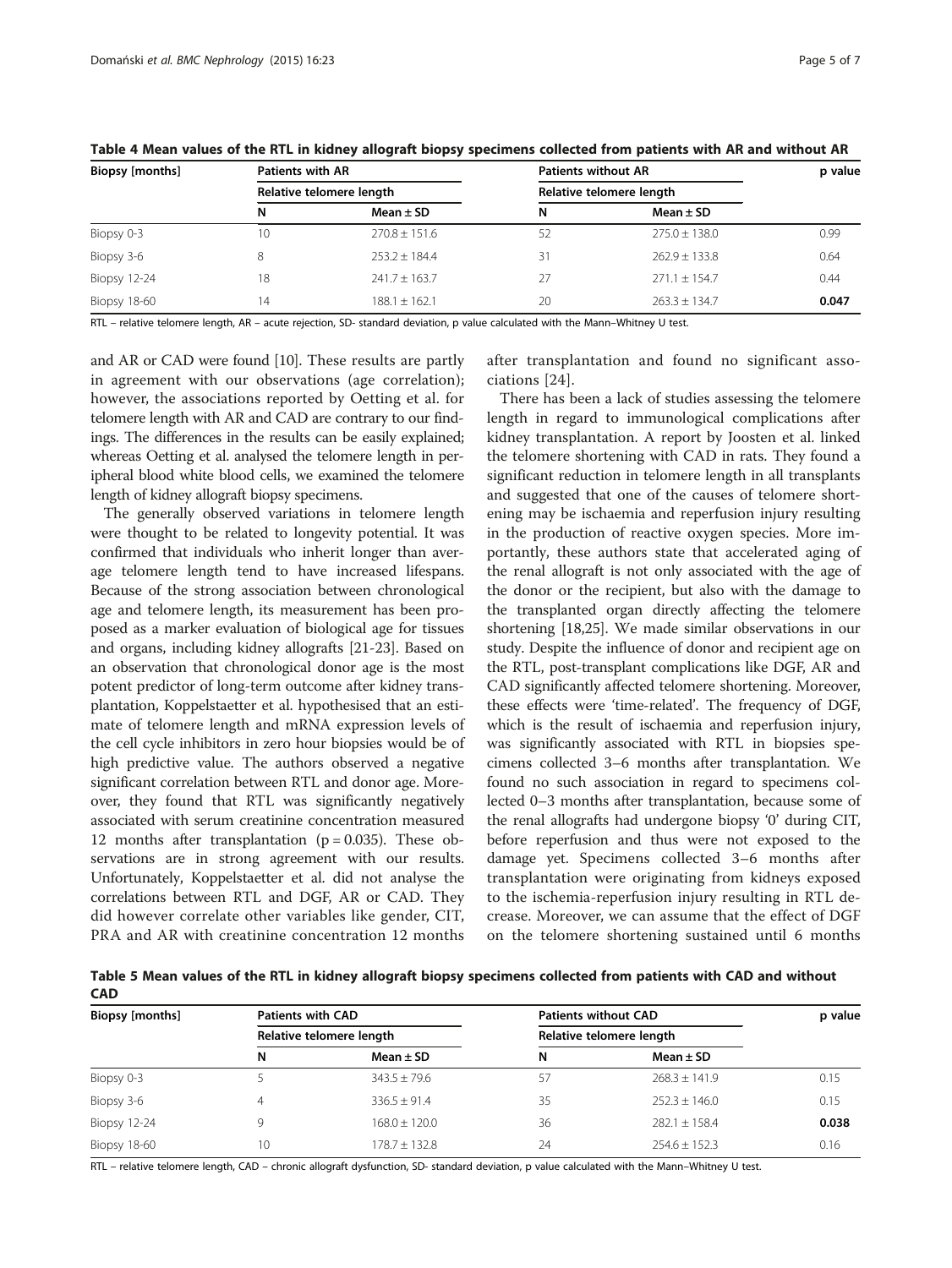# <span id="page-5-0"></span>Table 6 Multivariate linear regression analysis adjusted for donor's and recipient's age of the independent risk factors associated with logarithmically transformed RTL as dependent variable

| <b>Risk</b><br>factor |          | RTL 3-6 months RTL 12-60 months RTL 18-60 months |          |  |
|-----------------------|----------|--------------------------------------------------|----------|--|
|                       | p value  | p value                                          | p value  |  |
| DGF                   | $0.089*$ | NS.                                              | NS.      |  |
| AR                    | Nς       | Nς                                               | $0.048*$ |  |
| CAD                   | Nς       | $0.02*$                                          | ΝS       |  |

DGF – delayed graft function, AR – acute rejection, CAD – chronic allograft nephropathy, RTL – relative telomere length; p values calculated with general linear model.

\*negative association (risk factor associated with lower RTL).

after transplantation and was no longer present in later time period possibly due to normal telomerase activity. Gingell-Littlejohn et al. correlated the telomere length in pre-implantation time zero biopsies with renal allograft function up to 1 year after transplantation. They also assessed the CDKN2A ageing biomarker expression. The authors found a significant association between telomere length shortening and deteriorating eGFR 6 months and 1 year after transplantation; however, they did not correlate telomere length with DGF and AR [\[26\]](#page-6-0). We found a significant association between AR occurrence and telomere shortening in biopsy specimens collected 18–60 months after transplantation. The majority of AR episodes can be observed during the first post-transplant year and, in some cases, even later resulting in graft function impairment and fibrosis. The shorter RTL because of AR were observed in biopsies performed in the long-term period after transplantation, possibly due to damage related changes in telomerase activity.

# Conclusions

It is important to indicate modifiable factors like duration of dialysis before transplantation and PRA and their influence on the accelerated ageing of the transplanted organ in order to improve transplantation outcome. Telomere length assessed in biopsy specimens collected in the peritransplant period predicts the long-term kidney allograft function. Complications of kidney transplantation, like DGF, AR and CAD are linked with the telomere length and thus, graft ageing.

#### Abbreviations

ADPKD: Autosomal dominant polycystic kidney disease; AR: Acute rejection; BMI: Body mass index; CAD: Chronic allograft nephropathy; CIT: Cold ischemia time; DGF: Delayed graft function; F: Females; M: Males; PCR: Polymerase chain reaction; PRA: Panel reactive antibodies; PTDM: Post-transplant diabetes; RTL: Relative telomere length; TRAF1: TRAF2, TNF receptor associated factor 1 and 2; T1DM: T2DM, Type 1 and 2 diabetes.

#### Competing interests

The authors declare that they have no competing interests.

#### Authors' contributions

LD and KK contributed equally to this work. LD and KK participated in the design of the study, enrolled the patients, collected the specimens, prepared the database, analyzed the results and drafted the manuscript. EK participated in the design of the study and collected the specimens. EB enrolled the patients and collected the specimens. KS participated in the design of the study and performed the statistical analysis. AD participated in the design of the study. AC participated in the design of the study. KC participated in the design of the study. All authors read and approved the final manuscript.

#### Acknowledgements

The research leading to these results has received funding from budgetary resources devoted to science in years 2013–2015 as a research project no NN 402 487 739.

#### Author details

<sup>1</sup>Clinical Department of Nephrology, Transplantology and Internal Medicine, Pomeranian Medical University in Szczecin, Ul. Powstancow Wlkp. 72, 70-111, Szczecin, Poland. <sup>2</sup>Department of Biochemistry and Human Nutrition, Pomeranian Medical University in Szczecin, Szczecin, Poland. <sup>3</sup>Department of Biochemistry and Medical Chemistry, Pomeranian Medical University in Szczecin, Szczecin, Poland. <sup>4</sup>Department of Laboratory Diagnostics and Molecular Medicine, Szczecin, Poland.

#### Received: 31 October 2014 Accepted: 5 February 2015 Published online: 18 February 2015

#### References

- 1. Norin AJ, Mondragon-Escorpizo MO, Brar A, Hochman D, Sumrani N, Distant DA, et al. Poor kidney allograft survival associated with positive B cell - Only flow cytometry cross matches: a ten year single center study. Hum Immunol. 2013;74:1304–12.
- 2. Moszkowska G, Zielińska H, Zieliński M, Dukat-Mazurek A, Dębska-Ślizień A, Rutkowski B, et al. Identification of patients with increased immunological risk among potential kidney recipients in the Polish population. Hum Immunol. 2014;75:650–5.
- 3. Kosieradzki M, Lisik W, Rowiński W, Małkowski P. Progress in abdominal organ transplantation. Med Sci Monit. 2011;17:RA282–91.
- 4. Krajewska M, Kościelska-Kasprzak K, Weyde W, Drulis-Fajdasz D, Madziarska K, Mazanowska O, et al. Impact of donor-dependent genetic factors on long-term renal graft function. Transplant Proc. 2009;41:2978–80.
- 5. Kim IW, Moon YJ, Ji E, Kim KI, Han N, Kim SJ, et al. Clinical and genetic factors affecting tacrolimus trough levels and drug-related outcomes in Korean kidney transplant recipients. Eur J Clin Pharmacol. 2012;68:657–69.
- 6. Kłoda K, Domański L, Pawlik A, Safranow K, Ciechanowski K. The impact of ICAM1 and VCAM1 gene polymorphisms on long-term renal transplant function and recipient outcomes. Ann Transplant. 2013;20:231–7.
- 7. Kim TH, Jeong KH, Kim SK, Lee SH, Ihm CG, Lee TW, et al. TLR9 gene polymorphism (rs187084, rs352140): association with acute rejection and estimated glomerular filtration rate in renal transplant recipients. Int J Immunogenet. 2013;40:502–8.
- 8. Gaafar A, Iqniebi A, Sheereen A, Eldali A, Turpeinen H, Adra C, et al. Study of the cytokine polymorphisms in correlation to rejection and graft survival in renal allograft donors and recipients from a homogenous Saudi population. Transpl Immunol. 2014;30:34–9.
- 9. Chen Z, Bouamar R, Van Schaik RH, De Fijter JW, Hartmann A, Zeier M, et al. Genetic polymorphisms in IL-2, IL-10, TGF-β1, and IL-2RB and acute rejection in renal transplant patients. Clin Transplant. 2014;28:649–55.
- 10. Oetting WS, Guan W, Schladt DP, Wildebush WA, Becker J, Thyagarajan B, et al. Telomere length of recipients and living kidney donors and chronic graft dysfunction in kidney transplants. Transplantation. 2014;97:325–9.
- 11. Matsubara Y, Murata M, Yoshida T, Watanabe K, Saito I, Miyaki K, et al. Telomere length of normal leukocytes is affected by a functional polymorphism of hTERT. Biochem Biophys Res Commun. 2006;341:128–31.
- 12. Rodier F, Kim SH, Nijjar T, Yaswen P, Campisi J. Cancer and aging: the importance of telomeres in genome maintenance. Int J Biochem Cell Biol. 2005;37:977–90.
- 13. Ornish D, Lin J, Chan JM, Epel E, Kemp C, Weidner G, et al. Effect of comprehensive lifestyle changes on telomerase activity and telomere length in men with biopsy-proven low-risk prostate cancer: 5-year follow-up of a descriptive pilot study. Lancet. 2013;14:1112–20.